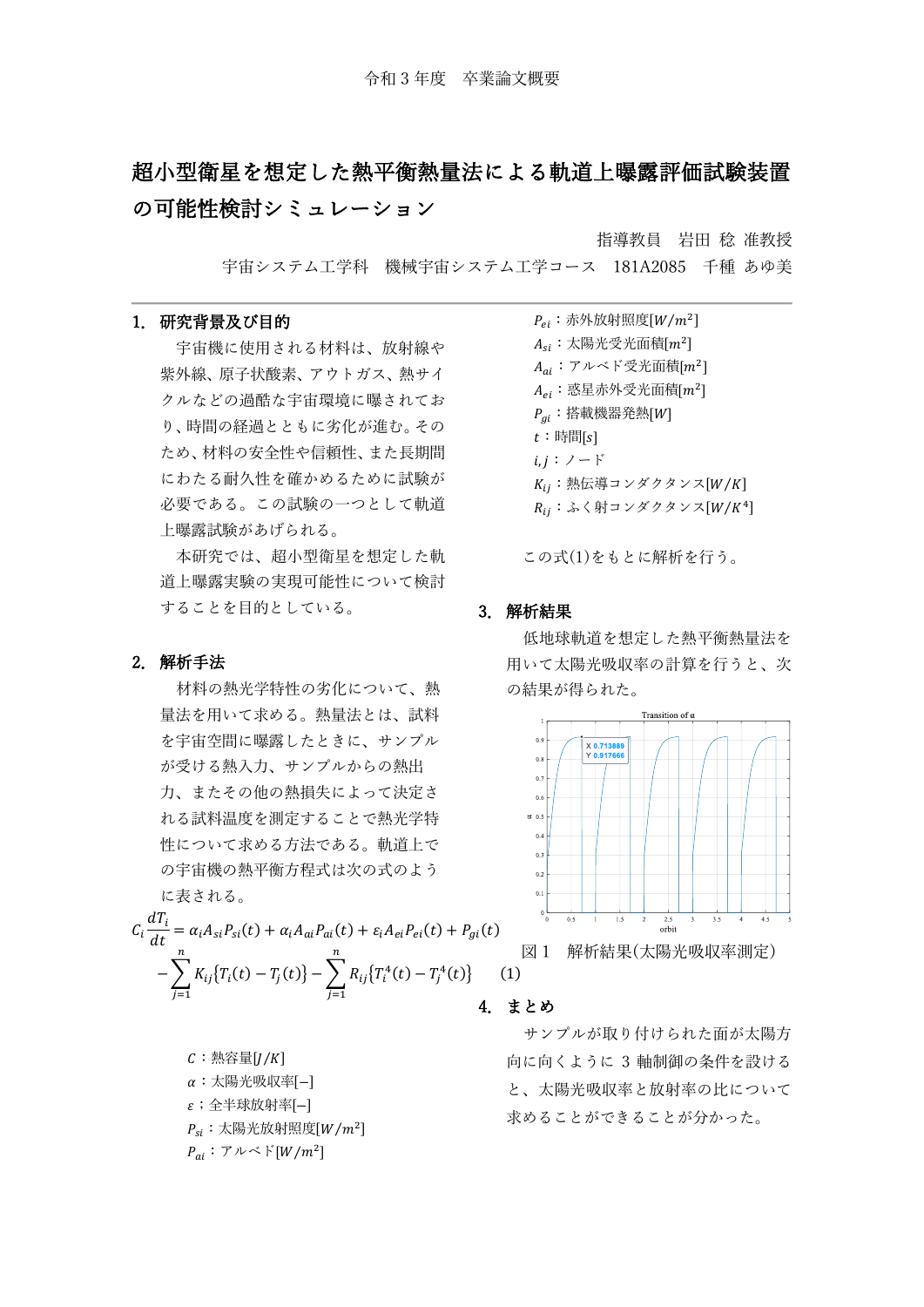# Possibility Study Simulation of On-Orbit Exposure Experiment Equipment Using Thermal Equilibrium Calorimetric Method for Microsatellite

Supervisor: Iwata Minoru Mechanical and Space Systems Engineering Course, 181A2085, Chikusa Ayumi

### 1. Research Background and Objectives

Materials used in spacecraft are exposed to harsh space environments such as radiation, ultraviolet rays, atomic oxygen, outgas, and thermal cycling, and they degrade over time. Therefore, tests are necessary to verify the safety, reliability, and long-term durability of the materials. One of these tests is the on-orbit exposure test.

The purpose of this study is to investigate the feasibility of on-orbit exposure tests for microsatellites.

# 2. Analysis Method

The degradation of thermo-optical properties of a material is determined using the calorimetric method. The calorimetric method is a way to determine the thermo-optical properties of a sample exposed to space by measuring the temperature of the sample, which is determined by the heat input, heat output, and other heat losses. The thermal equilibrium equation for a spacecraft in orbit is expressed as follows.

$$
C_i \frac{dT_i}{dt} = \alpha_i A_{si} P_{si}(t) + \alpha_i A_{ai} P_{ai}(t) + \varepsilon_i A_{ei} P_{ei}(t) + P_{gi}(t) - \sum_{j=1}^n K_{ij} \{ T_i(t) - T_j(t) \} - \sum_{j=1}^n R_{ij} \{ T_i^4(t) - T_j^4(t) \}
$$
 (1)

 $C:$  heat capacity[ $J/K$ ]

- :solar absorptance[−]
- ;total hemispherical emittance[−]

 $P_{si}$ : solar radiation[ $W/m^2$ ]

 $P_{ai}:$  albedo radiation[ $W/m^2$ ]

 $P_{ei}$ : infrared radiation[ $W/m^2$ ]

 $A_{si}$ : solar radiation receiving area $[m^2]$  $A_{ai}:$  albedo radiation receiving area[ $m^2$ ]  $A_{ei}$ : infrared radiation receiving area $[m^2]$  $P_{qi}:$  heat generation[W]  $t:$  time[s]  $i, j$ : node  $K_{ii}$ : heat conduction[*W*/*K*]  $R_{ij}$ : radiation conductance $[W/K^4]$ 

The analysis is based on this equation (1).

#### 3. Analysis Results

Using the thermal equilibrium calorimetric method assuming a low earth orbit, the following results were obtained for the solar absorption rate.



Fig1 Analysis results (measured solar absorptance).

#### 4. Summary

It was found that the ratio of solar absorptance to emissivity can be determined by setting the condition of 3-axis control so that the surface on which the sample is mounted faces the sun.